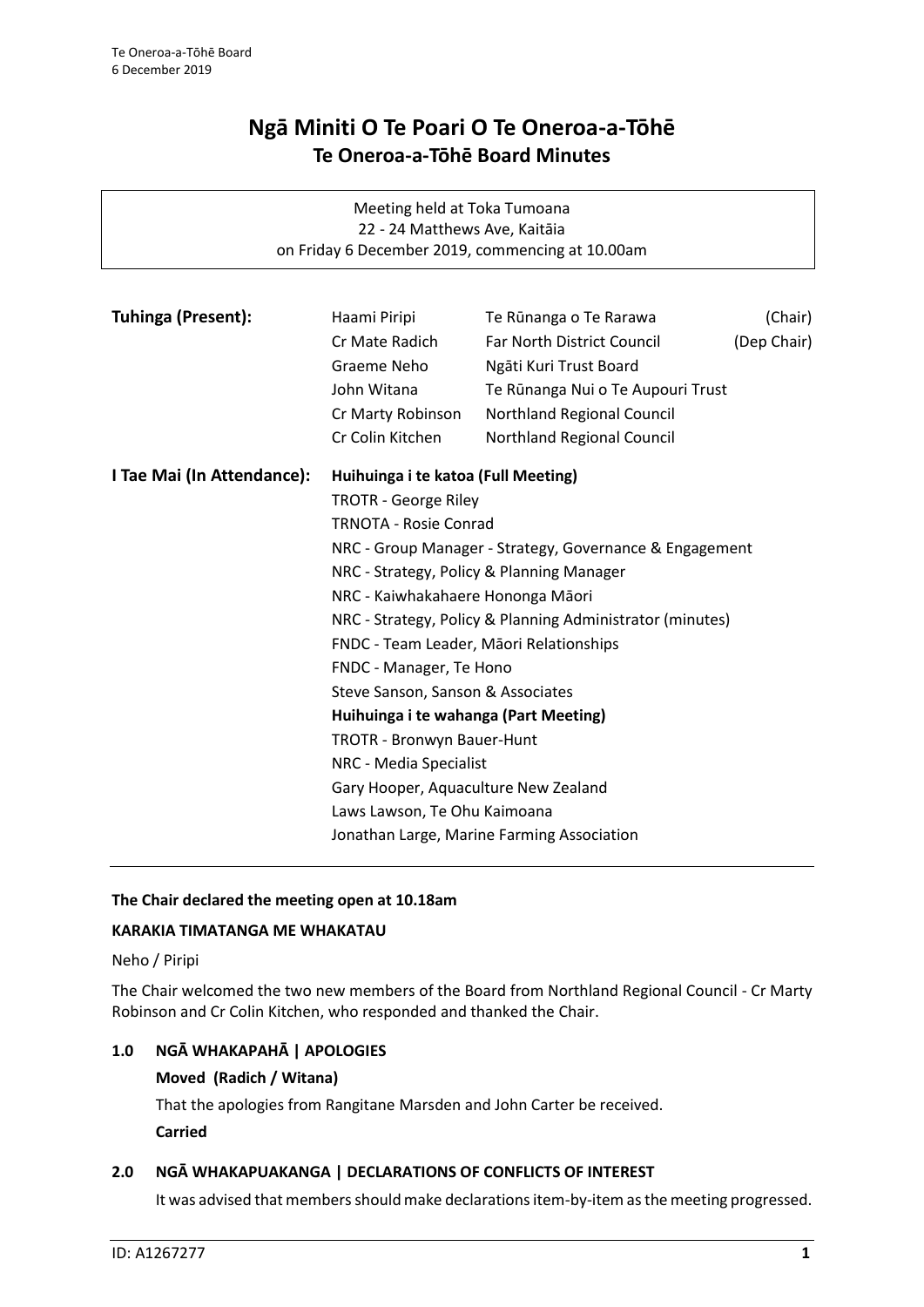## **3.0 WHAKĀE NGĀ MINITI | CONFIRMATION OF MINUTES**

## **3.1 Confirmation of Minutes**

## **ID: A1263939**

## **Report from Rachael King, Board Secretary**

## **Moved (Radich / Neho)**

That the minutes of the Te Oneroa-a-Tōhē Board meeting held on 18 October 2019 be confirmed as a true and correct record.

## **Carried**

#### *10.37am - Gary Hooper, Laws Lawson and Jonathan Large joined the meeting*

## **4.0 NGĀ RIMITI | ITEMS**

**4.1 Meeting Schedule for 2020**

## **ID: A1256595**

## **Report from Rachael King, Board Secretary**

#### **Moved (Kitchen / Neho)**

- 1. That the report 'Meeting Schedule for 2020' by Rachael King, Board Secretary and dated 25 November 2019, be received.
- 2. That the following meeting schedule be confirmed:

| Friday 21 February  | 10.00am | Te Ahu Centre, Kaitāia |
|---------------------|---------|------------------------|
| Friday 20 March     | 10.00am | Te Ahu Centre, Kaitāia |
| Friday 17 April     | 10.00am | Te Ahu Centre, Kaitāia |
| Friday 15 May       | 10.00am | Te Ahu Centre, Kaitāia |
| Friday 19 June      | 10.00am | Te Ahu Centre, Kaitāia |
| Friday 17 July      | 10.00am | Te Ahu Centre, Kaitāia |
| Friday 21 August    | 10.00am | Te Ahu Centre, Kaitāia |
| Friday 18 September | 10.00am | Te Ahu Centre, Kaitāia |
| Friday 16 October   | 10.00am | Te Ahu Centre, Kaitāia |
| Friday 20 November  | 10.00am | Te Ahu Centre, Kaitāia |
| Friday 11 December  | 10.00am | Te Ahu Centre, Kaitāia |
|                     |         |                        |

#### **Carried**

*11.15am - Bronwyn Bauer-Hunt joined the meeting*

#### **4.2 Summer Engagement Programme**

#### **ID: A1262928**

#### **Report from Ben Lee, Technical Steering Group**

#### **Moved (Radich / Witana)**

- 1. That the report 'Summer Engagement Programme' by Ben Lee, Technical Steering Group and dated 25 November 2019, be received.
- 2. That the Board approves spending \$200 on a prize pack for the online photo sharing 'place' to encourage entries.

## **Carried**